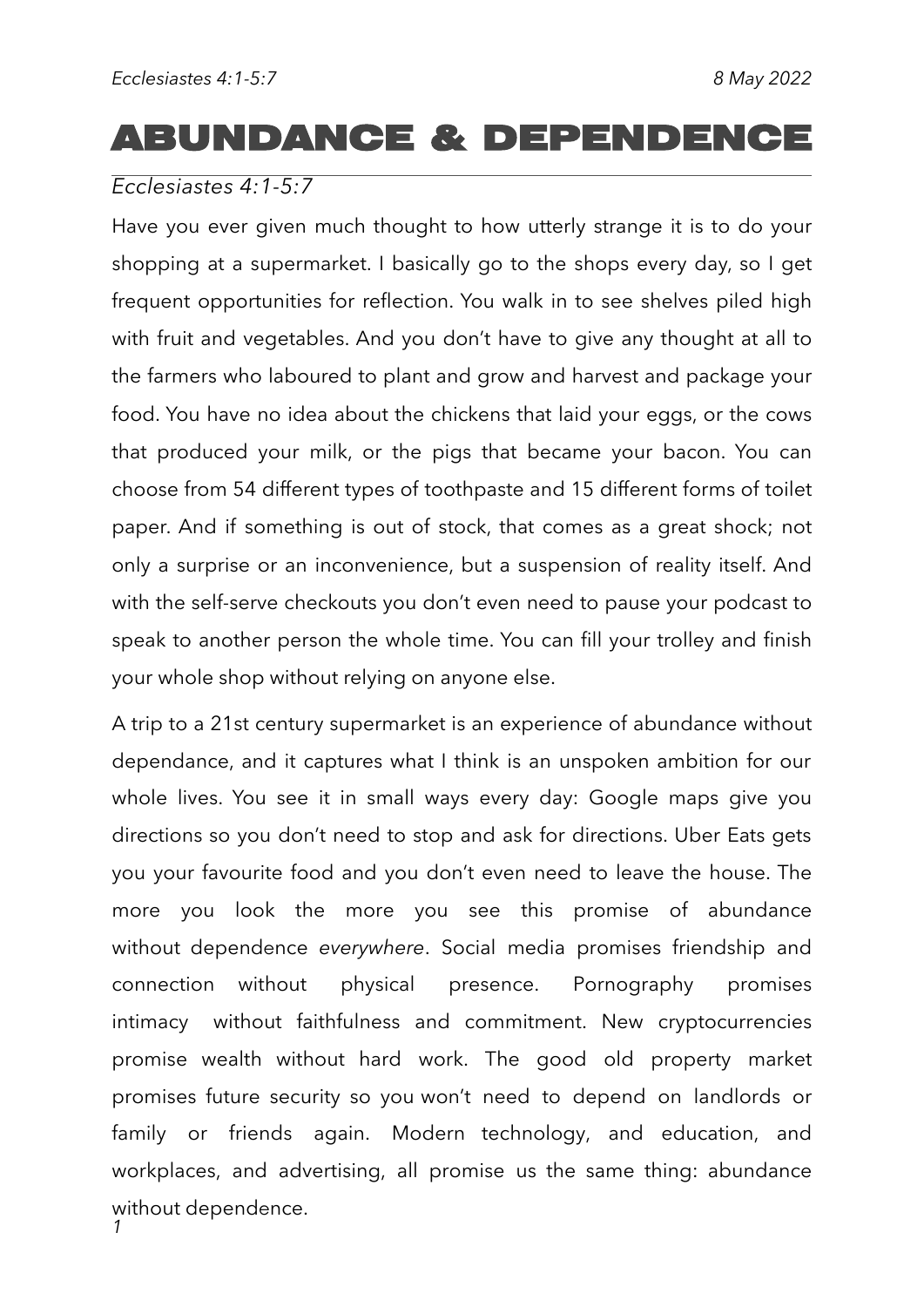Which, it turns out, is actually a very old ambition. This is what Adam and Eve were seeking when they grasped the fruit from the tree of the knowledge of good and evil: wisdom without listening to God, pleasure without trusting in God, abundance without depending on God.

Here's how C.S Lewis puts it in *Mere Christianity:*

*What Satan put into the heads of our remote ancestors was the idea that they could "be like gods" — [that they] could set up on their own as if they had created themselves — [that they could] be their own masters — [that they could] invent some sort of happiness for themselves outside God, apart from God.* 

*And out of that hopeless attempt has come nearly all that we call human history — money, poverty, ambition, war, prostitution, classes, empires, slavery — the long terrible story of man trying to find something other than God which will make him happy.*

The book of Ecclesiastes shines the light on this very ancient human ambition to find abundance without dependence.

And it shows it to be exactly that: a hopeless attempt; a fruitless quest. In our chapters today we will see 4 ways that the story of abundance without dependence is indeed a long and terrible story.

And we will also see how the Teacher invites us to live a different story. To find abundance in dependance on others, and most of all in God himself.

Ecclesiastes wants to liberate us from futility and frustration into a full life that is truly fruitful. May God do that work in us through his Word today.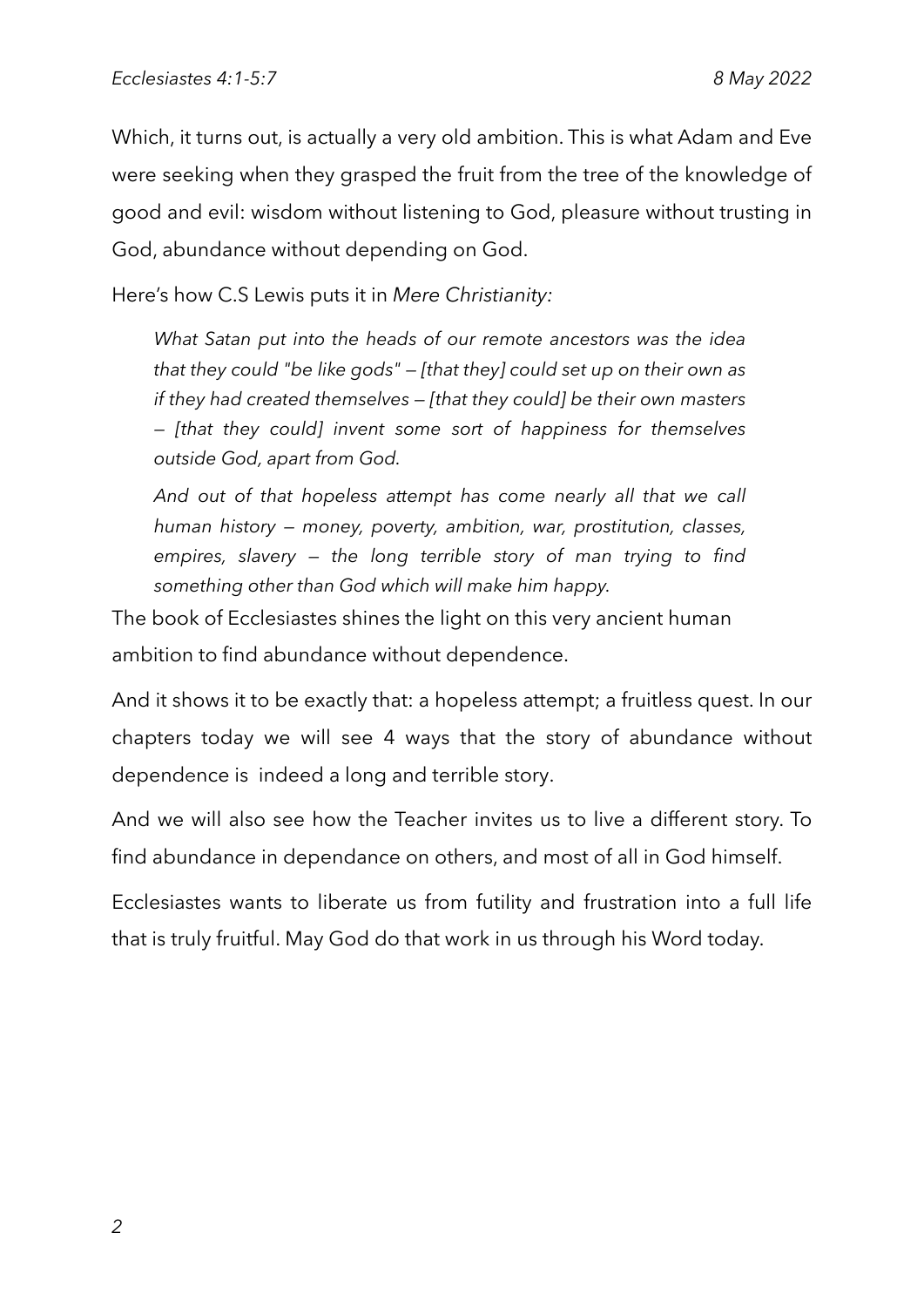## **1. A Human Ambition: Abundance Without Dependence**

So let's work through this passage and see first of all and hear the teacher's verdict on our quest for abundance without dependence.

### - Competition and Oppression

Now, the first thing to say is that when we are all on this quest for independent abundance, then society becomes a place of competition. Hear what the teacher observes in verse 4:

*And I saw that all toil and all achievement spring from one person's envy of another. This too is meaningless, a chasing after the wind.*

Motivated by envy, we work hard to compete and achieve. And so we literally say that a job opportunity is very competitive, or the competition to buy a house in Sydney is insane. You can measure your *performance* on social media. In fact you can measure your performance basically everywhere as we all strive to forge our independent meaning and identity and values and all the rest.

Which is just exhausting. But it is also dangerous. Because when our fellow humans become our competitors, they can then very quickly become threats. And we can justify their oppression in order to secure our abundance. You see it in bullying that happens in the playground or workplace. To secure your popularity or a promotion, you may need to put others down, or push them out of the way. You can see it in the treatment of outsiders or strangers, who are labeled as a threat to our jobs or a danger to society. You can see it in global politics, where nation competes against nation for land, or power, or influence. And so the world becomes a hostile and inhospitable place for humans to live.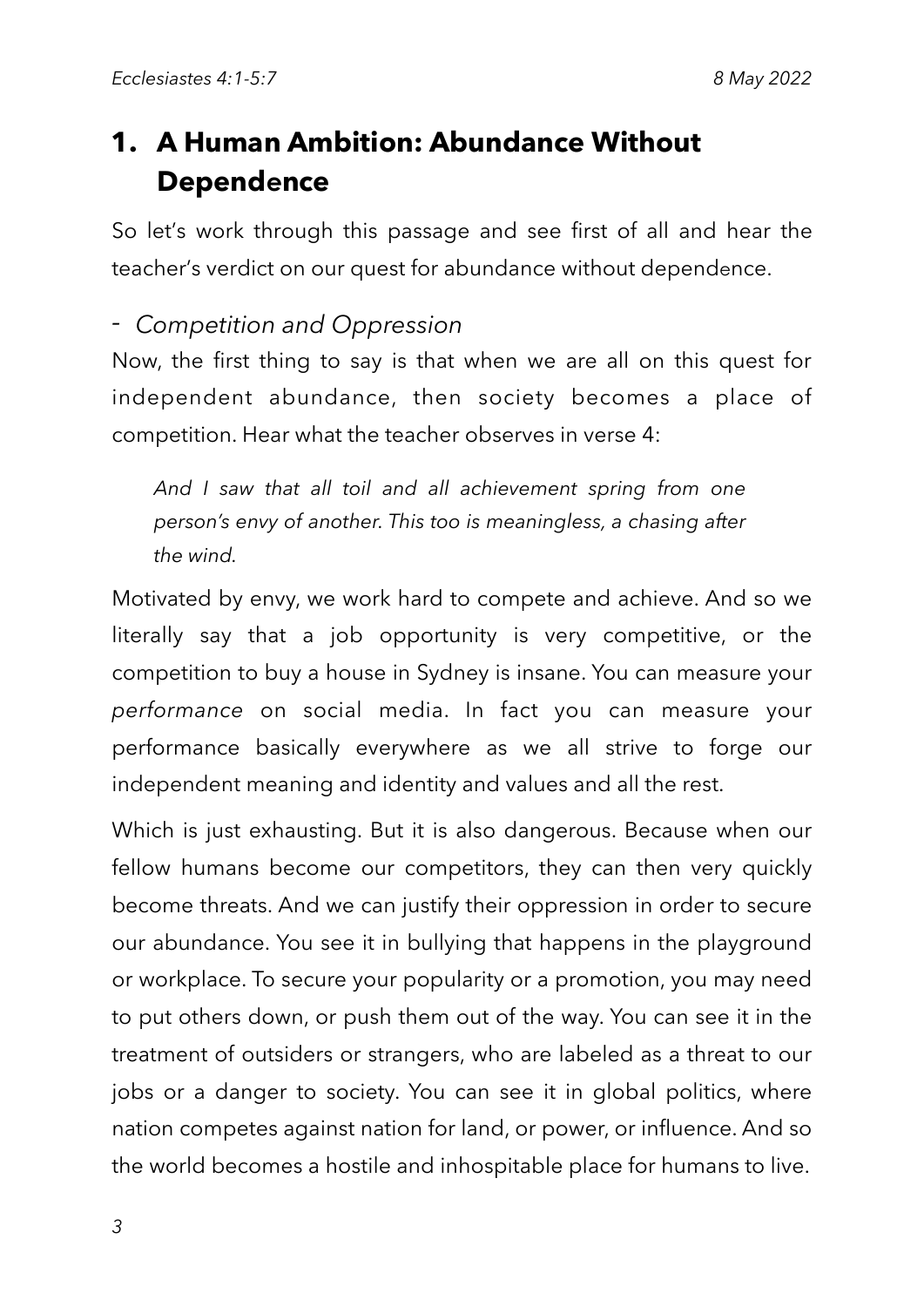The teacher says:

*"I saw the tears of the oppressed — and they have no comforter; power was on the side of the oppressors — and they have no comforter.* 

In little ways and large, the search for abundance without dependence leads to exhausting competition and all manner of oppression. This too is meaningless, like chasing after the wind.

### - Accumulation and Loneliness

Verses 7 and 8 give us another picture of what happens when we pursue abundance without dependence. Let's listen once more to the teacher:

*Again I saw something meaningless under the sun: There was a man all alone; he had neither son nor brother. There was no end to his toil, yet his eyes were not content with his wealth. "For whom am I toiling," he asked, "and why am I depriving myself of enjoyment?"*

Here is a man who has given his life to accumulation. Perhaps he spent late nights studying to get the best marks he could. He worked longer hours than anyone to get that first promotion. Maybe he moved overseas for a while to expand his CV, broaden his experience. Then one night he's just after he has just wrapped up a big project, he's sitting in his dream house, sipping on an expensive glass of wine. And he can't help but notice he's all alone. He thinks about the brother he hasn't spoken to for a year or so. He wonders what his adult son is up to at university college, but thinks it would be weird to give him a call.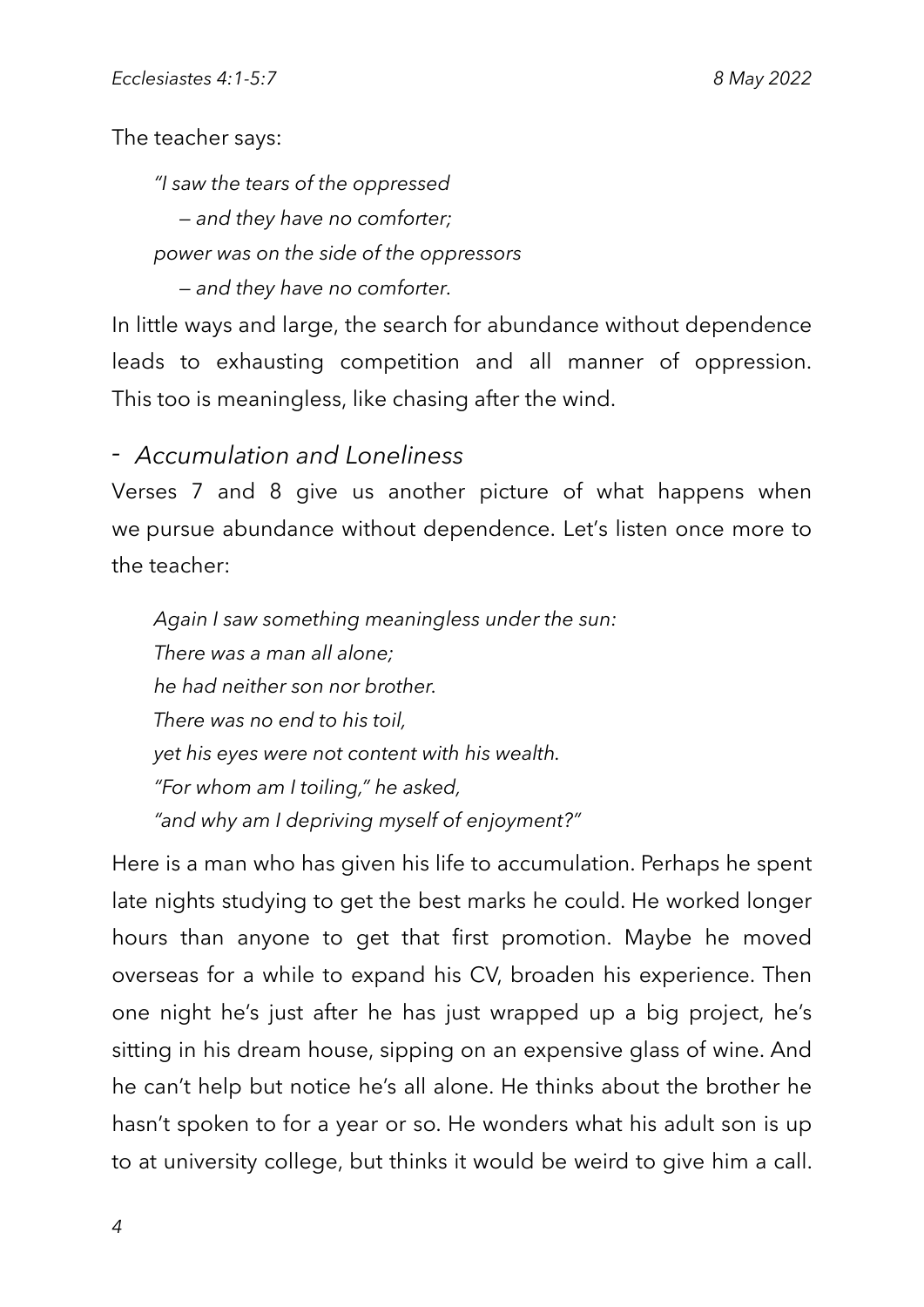He remembers a pang of regret the toll that his work took on his family. But he pushes it aside, opens his emails, and presses on with his toil. For there are other deals to be done, more money to be made, more things to buy; there's more wind to chase.

We don't have to stretch our imaginations very far to grasp what the teacher is saying. You can accumulate abundance, and gain your independence. But there's a fine line between independence and loneliness, and the statistics would suggest that we live in a society that is more independent, and more lonely, than ever.

This too is meaningless,  $-$  a miserable business.

- Power and Politics

From verse 13, the teacher then turns our attention to politics. For maybe abundance without dependence could be ours if we just advanced our own position, or if we only had the right person in power. But just a cursory glance at history should relieve us of that delusion. Listen again from verse 13:

*Better a poor but wise youth than an old but foolish king who no longer knows how to heed a warning. The youth may have come from prison to the kingship, or he may have been born in poverty within his kingdom. I saw that all who lived and walked under the sun followed the youth, the king's successor. There was no end to all the people who were before them.* 

I wonder if the teacher has Joseph in mind. A youth who was released from prison and made prime-minister over all of Egypt. Or maybe he is thinking of David: the poor shepherd anointed as King over Israel. Surely the future of God's people was secure! They had friends in high places; a faithful King on the throne. All the people were before them!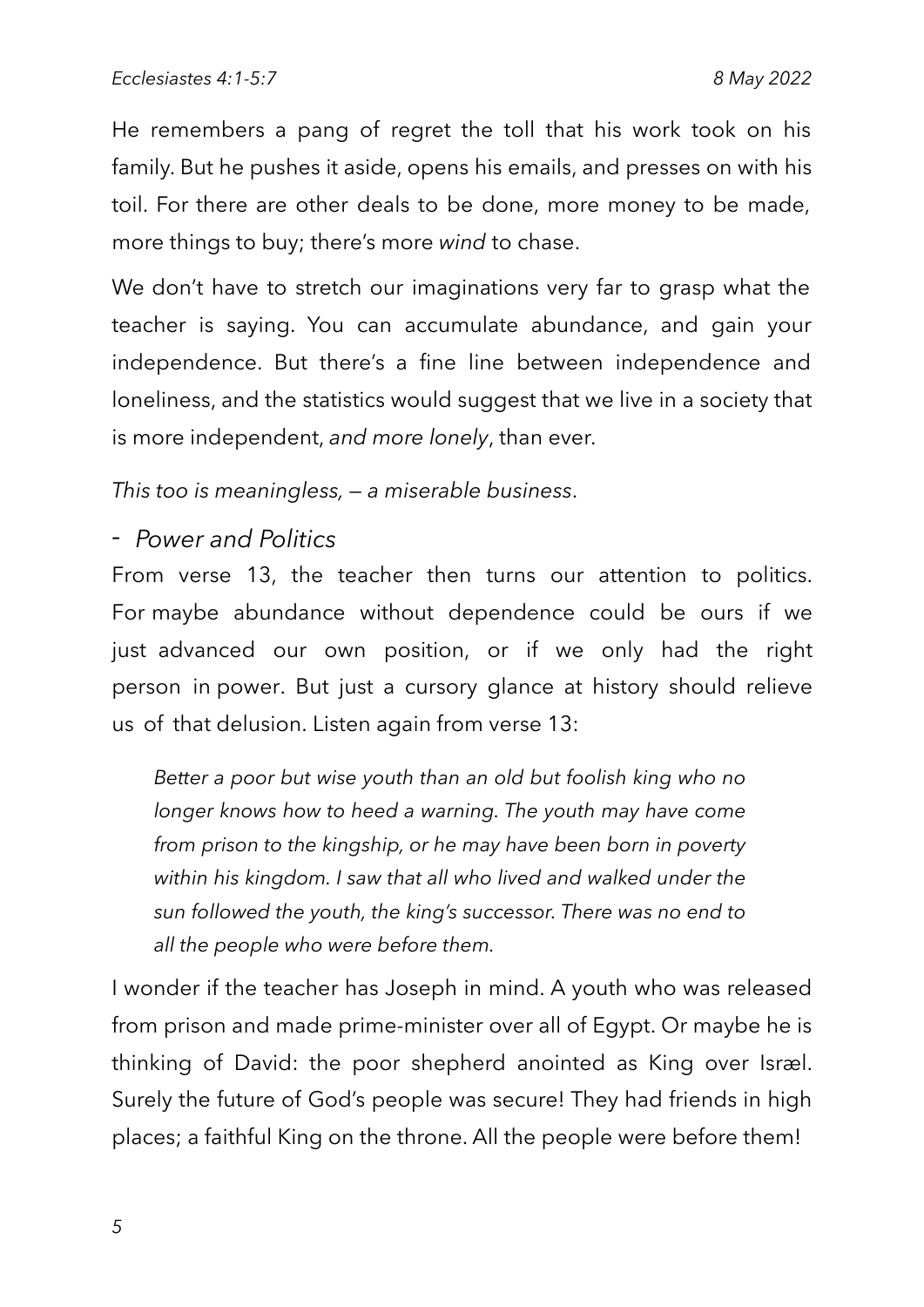*But [says the teacher] those who came later were not pleased with the successor.* 

Joseph was forgotten. And the Isrælites were enslaved. David was betrayed. And his Kingdom was divided. Powers rise and fall. Rulers are praised and then despised. Political trends come and go.

In this election season we would do well to remember that the shifting sand of politics is no place to build our hope. I have been able to vote for 14 years and in that time there have been 7 prime-ministers. It took at least a few generations for Joseph to be forgotten, and a good couple of decades for David to be forsaken. But we get a reminder pretty much every two years that politics cannot give us abundance without dependence. By all means exercise your right to vote with godly wisdom. But part of that wisdom will be to know that when it comes to power and politics:

*This too is meaningless, a chasing after the wind.*

### *- Many Words and the Sacrifice of Fools*

So far we've seen that competition leads to oppression. Accumulation leads to loneliness. That power-plays and politicking is futile and frustrating. So where else can we turn?

Perhaps we could go to the house of God? That is surely the right answer. But before we get there, the teacher says "be careful!" He warns us that it is possible to approach God in the wrong way.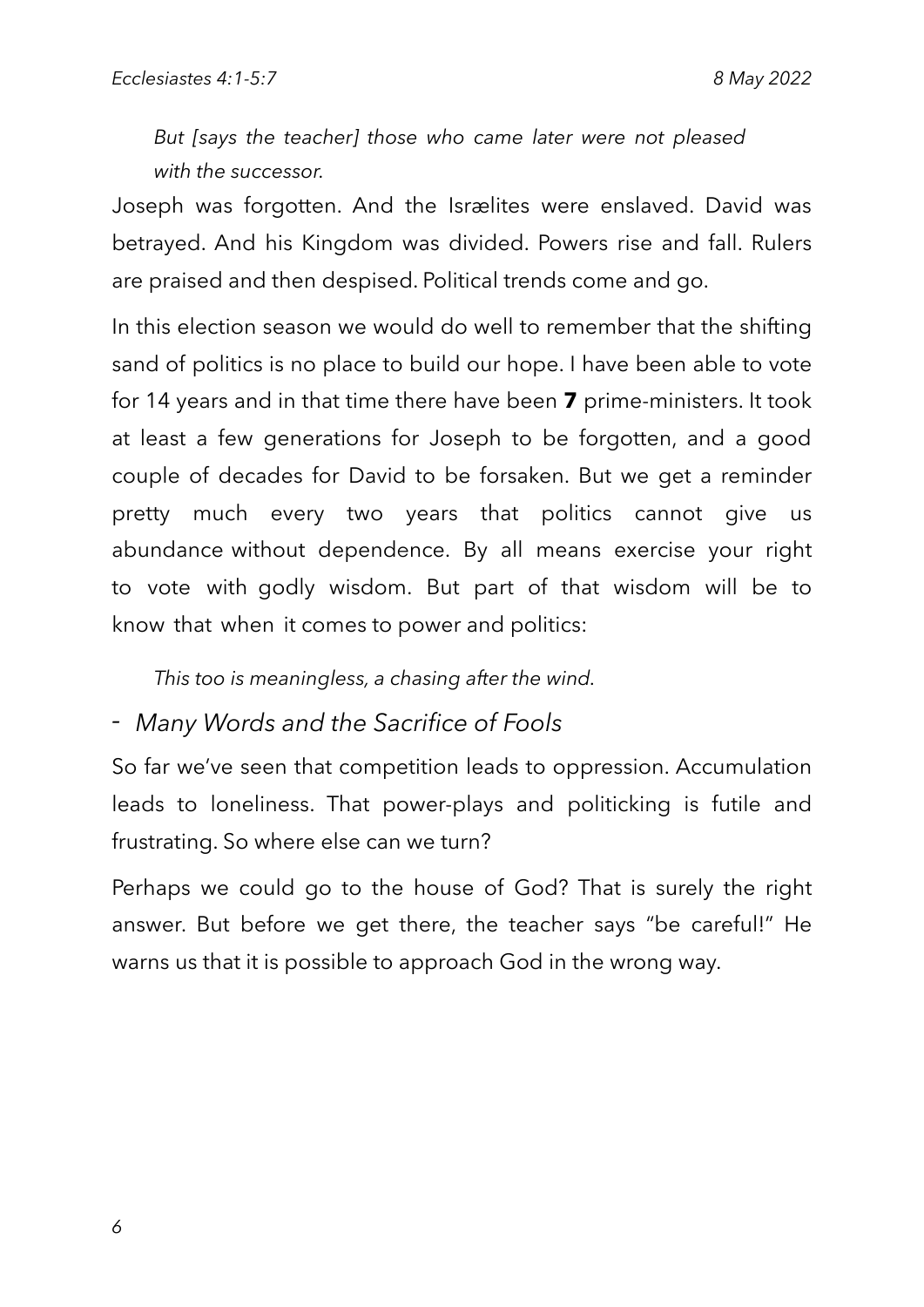### *Ch 5, v. 1:*

*Guard your steps when you go to the house of God. Go near to listen rather than to offer the sacrifice of fools, who do not know that they do wrong.*

*Do not be quick with your mouth, do not be hasty in your heart to utter anything before God. God is in heaven and you are on earth, so let your words be few. A dream comes when there are many cares, and many words mark the speech of a fool.*

He gœs on to warn against making rash vows and empty promises. Verse 7 says: "Much dreaming and many words are meaningless."

In all of this, the teacher is warning us that it is possible to bring our dreams of abundance without dependence into our worship of the Lord. That we can actually try get abundance from God, without actually depending on God. We can treat coming to God's house like coming to the bargaining table. If we can just offer up the right words, and make the right vows; if we can pray the right prayers, sing the right songs, then surely God will give us what we need. But when we treat our worship of the Lord in this way, the teacher says we are fools, offering fools' sacrifices.

Why? Because God is in heaven and we're on earth! He's the creator we are mere creatures! We were not made to bargain with him, but depend on him! We don't need God to make our dreams come true, we need him to bring us back to reality, to teach us what really matters. God dœsn't need our vows and promises, we need his word and his promises. It's not about what we offer him, but what he offers us.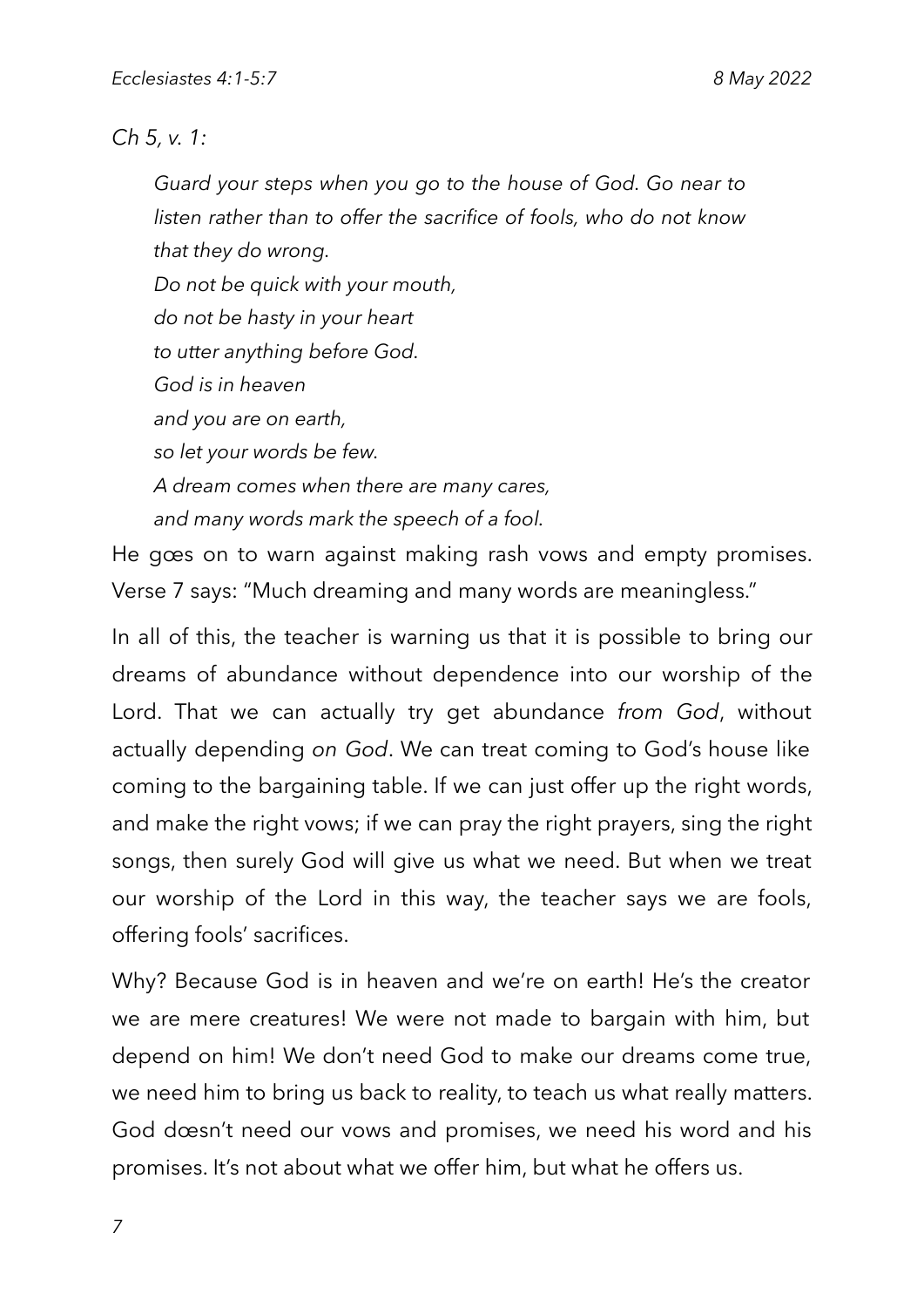### 2. A Divine Invitation: Abundance In Dependence

And here in this passage we hear that God is offering us an invitation to live as he created us to live. To find abundance in dependence on God, and on the people around us.

### - Contentment

So how do we respond to the exhausting demands of endless competition? Many of us feel that we have two choices: drop out or devote ourselves more fully to the quest. We feel like we either need to accept the challenge, or resign ourselves to defeat. We've seen that accepting the challenge is an exercise in futility.

But we're also warned against the path of just giving up: the teacher says in verse 5 that it is the fool who folds their hands and ruins themselves. We might be tempted to retreat from competition into safe and controllable virtual worlds. We can run to all manner of distraction and diversion to cope with the pressures of life. But to that temptation the teacher echoes the wisdom of Proverbs chapter 6:

- *6 Go to the ant, you sluggard; consider its ways and be wise!*
- *7 It has no commander,*

 *no overseer or ruler,*

- *8 yet it stores its provisions in summer and gathers its food at harvest.*
- *9 How long will you lie there, you sluggard? When will you get up from your sleep?*
- *10 A little sleep, a little slumber, a little folding of the hands to rest—*
- *11 and poverty will come on you like a thief and scarcity like an armed man.*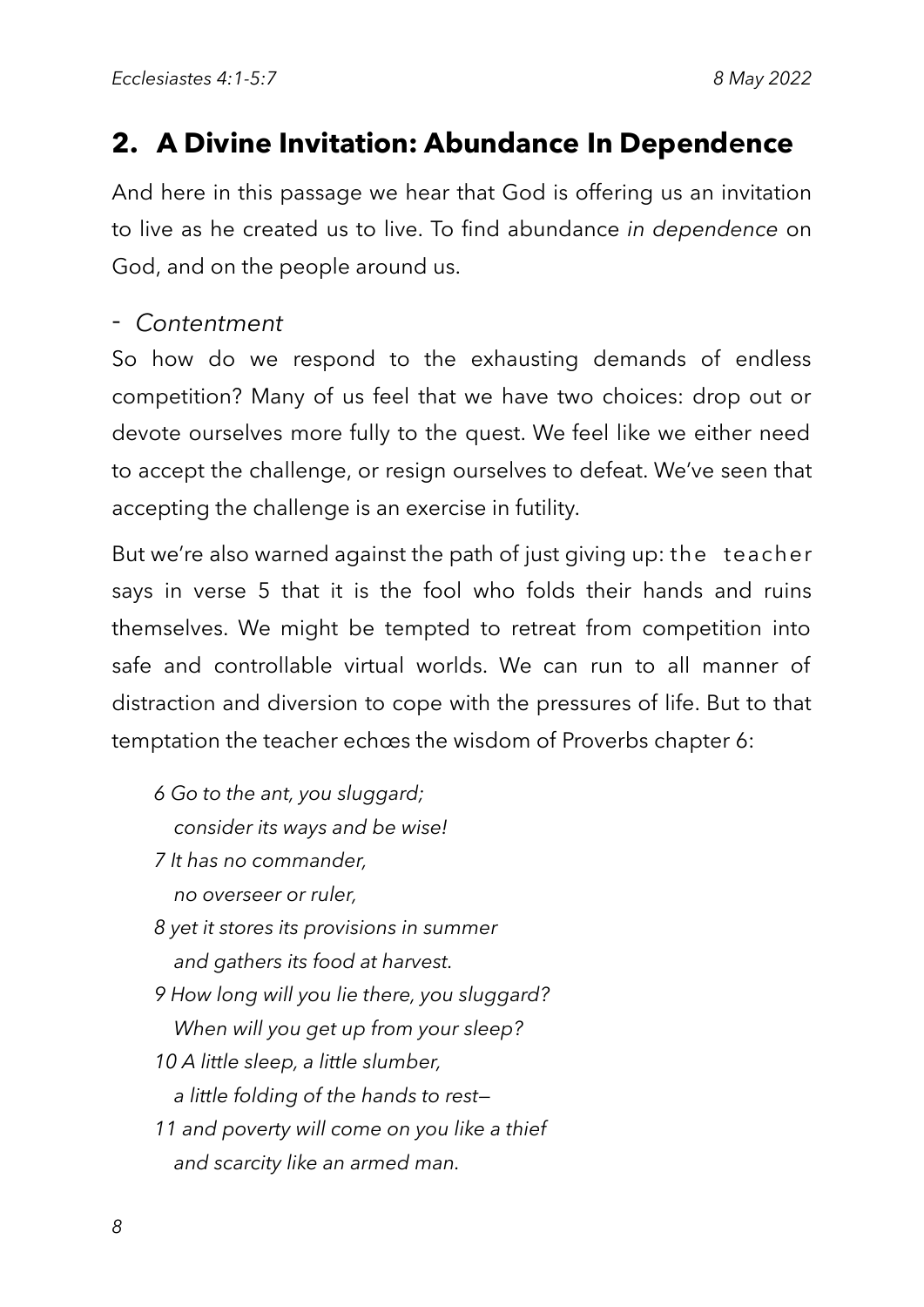So on the one hand, you have the empty-handed fool. And on the other hand there is the fool who has two full hands, but an empty life. But the teacher invites us to a third way: contentment.

Look again from verse 5:

*Fools fold their hands and ruin themselves. Better one handful with tranquillity than two handfuls with toil and chasing after the wind.*

I think G.K. Chesterton nails it when he says:

*There are two ways to get enough. One is to continue to accumulate more and more. The other is to desire less.*

Or you could say to desire differently. Instead of total independence, the wise person knows that true abundance is found in networks of healthy dependence. We were not made to live relying entirely on ourselves, but to exist in communities where other people can rely on us, and we can rely on others.

The empty-handed fool has nothing to offer anyone. The full-handed fool has everything they need and more, but no-one to share it with, and with their hands full of stuff, they literally can't lend anyone a hand. But with one hand spare, the wise person has the freedom to give and receive, to offer help and ask for it, to work faithfully and rest joyfully. The wise person dœsn't buy into life as a competition. Instead they buy into community; they embrace their limits and depend upon others; they know when to stop chasing wind and to enjoy what they've been given.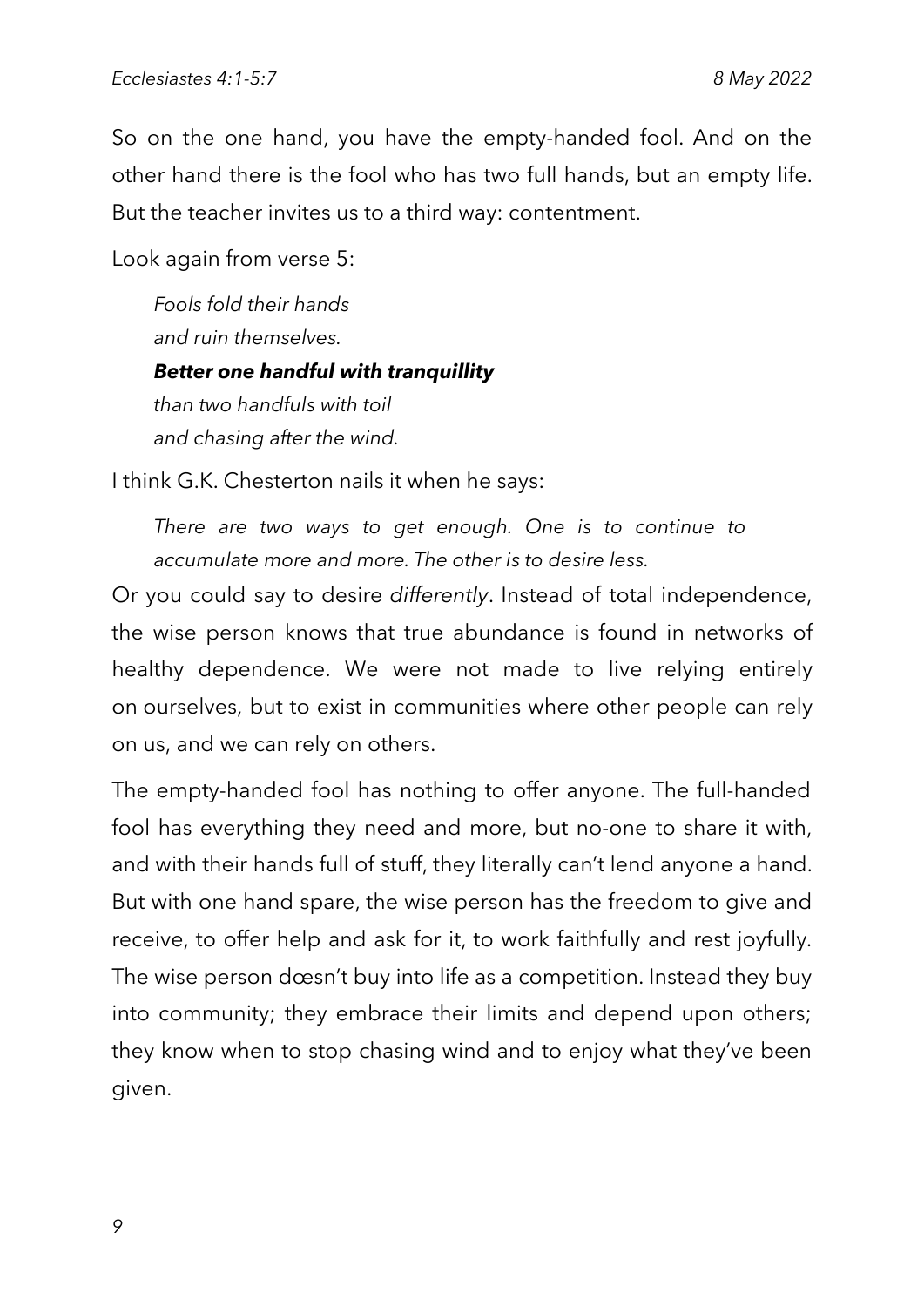### - *Companionship*

This wisdom of contentment in community is picked up in verse 9 as the teacher turns his attention to the blessing of companionship. The abundance without dependence story makes  $\overline{US}$ all competitors. But here God invites us to see the people around us as fellow pilgrims, as companions to help us and strengthen us and support us. Listen again:

*Two are better than one,*

 *because they have a good return for their labor: If either of them falls down, one can help the other up. But pity anyone who falls and has no one to help them up. Also, if two lie down together, they will keep warm. But how can one keep warm alone? Though one may be overpowered, two can defend themselves. A cord of three strands is not quickly broken.*

It is a great shame that we hear this passage and think immediately of weddings. Let's be honest, put your hands up if you straight away thought of marriage? It's so easy to sentimentalise these verses as if it's just about being able to snuggle up to someone on the couch on a cold winter night. But we should be getting the idea that the teacher is too much of a realist for such soppy sentimentalism.

The picture is of two friends labouring together, helping each other in their hard work. Of two companions on a long journey, spurring each other on to keep going, lifting them up when they fall down. Two soldiers at war who keep each other warm through the night and have each others backs through the day.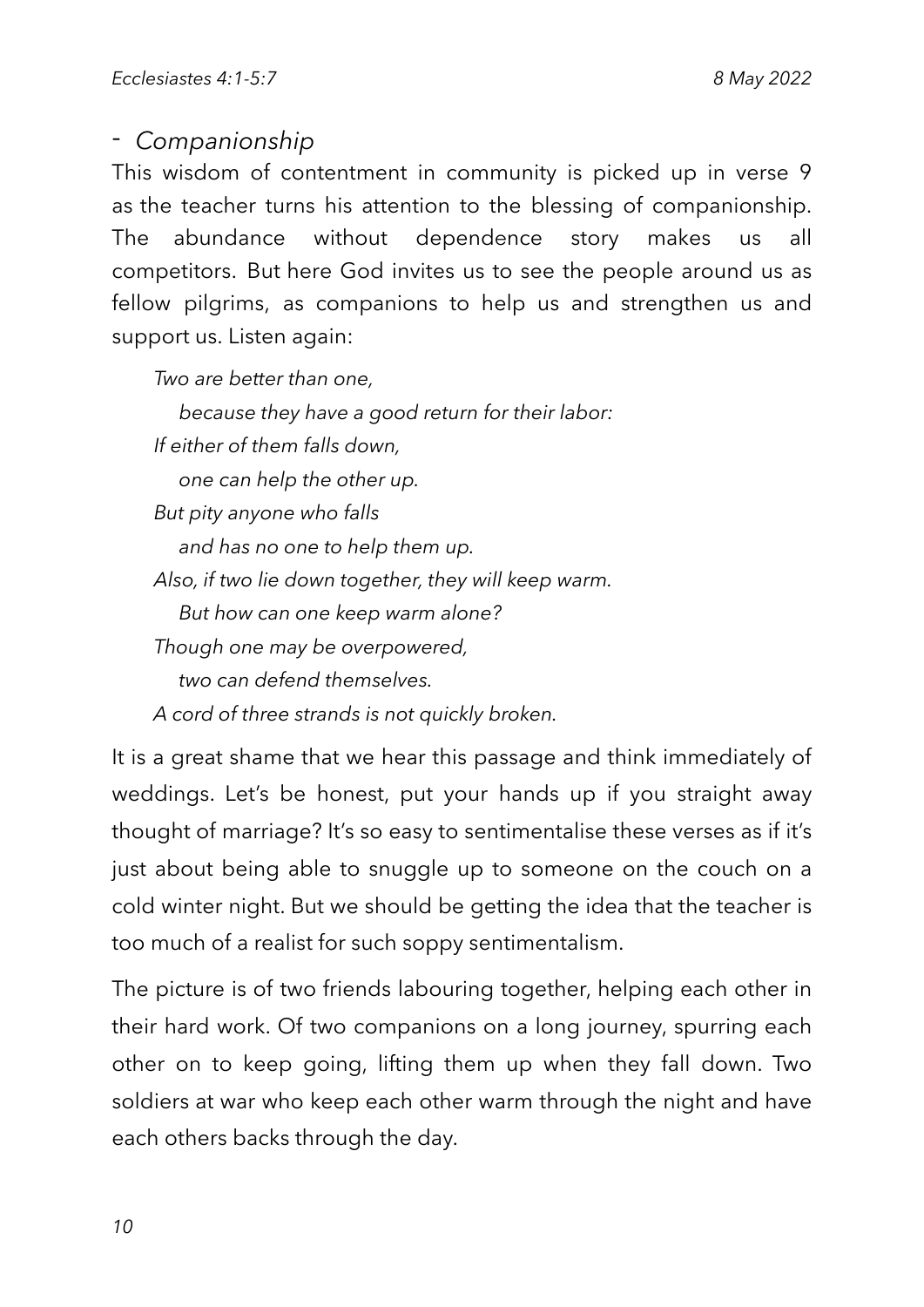The key is the final line: a chord of three strands is not quickly broken. Life is hard and the world is harsh, and so this passage is an ode to the indispensable gift of friendship.

In a world of competition, it is no surprise that many people in our society – particularly men – say that they hardly have any close friends. Here God invites us to see that we will know a far greater abundance if we gave less energy to accumulating stuff and more energy to cultivating these sorts of companions.

#### - Quiet

Again, the teacher is driving home to us that we were made to be dependant. On others, and most importantly, on the Lord himself.

And so he says: "guard your steps when you go near to the house of God. Go near to listen..." We come to the house of God, in dependence upon the Lord.

Instead of coming to pile up our own words, we come to quietly listen to God's word. Instead of bringing our own dreams into worship, we come and let God's word shape our reality. Instead of making our vows and promises we come to receive the gracious promises of God.

Which is why the two central practices of the church throughout history have remained the same. There are different emphases at different times and in different traditions, but Christian worship has always centred on the preaching of the Word, and the sharing of the Lord's supper. In one we come with open ears ready to listen. In the other we come with open and empty hands ready to receive.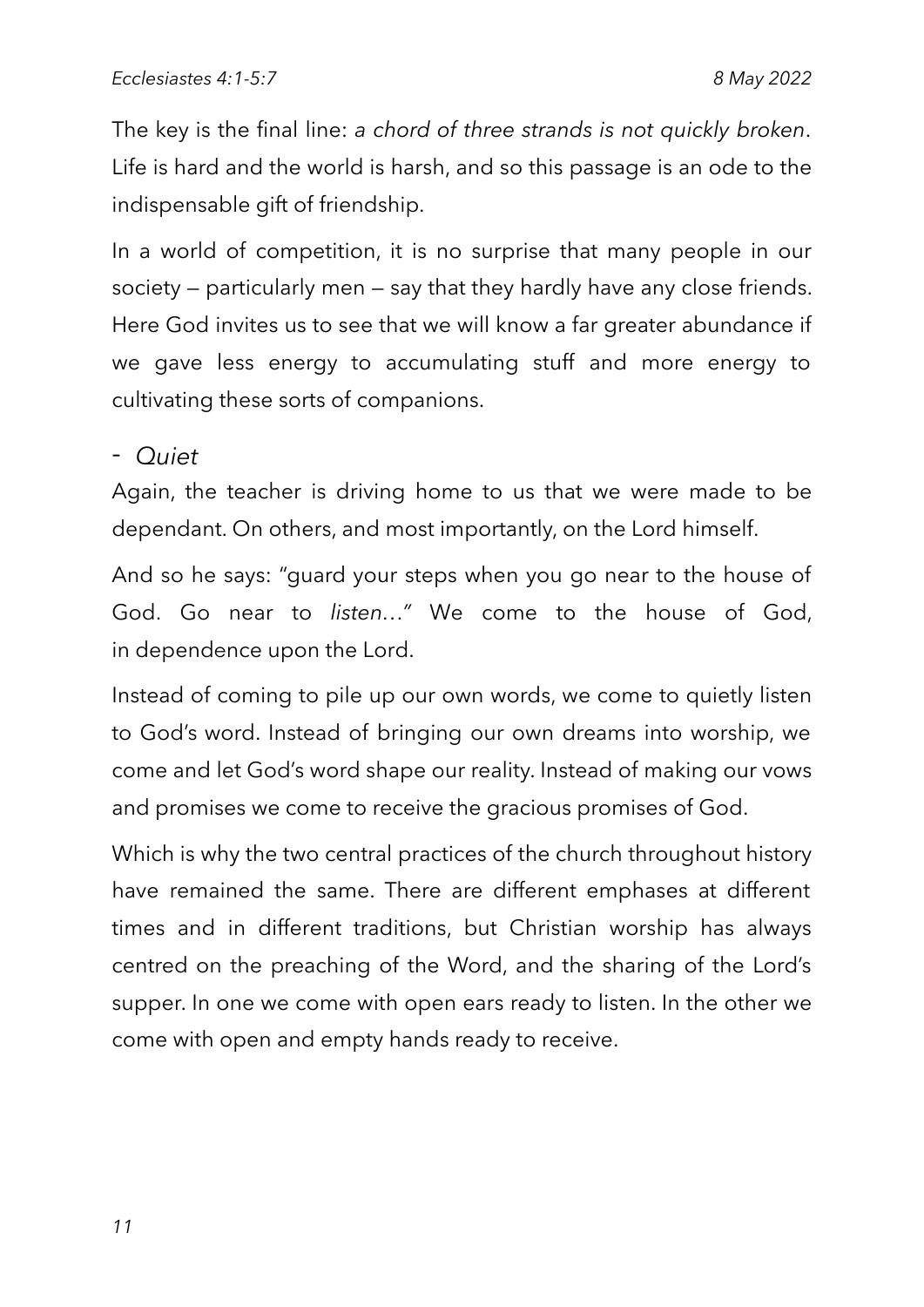Both of these practices heed the conclusion of the teacher: Therefore, fear the Lord. That is, we gather in the awareness of God's presence in our midst. As creatures, we come in humble dependence on our Creator. We know we've got nothing to offer, and so we let God make the first move, we receive all that he offers and then respond with gratitude and faith.

We allow him to fill us, then we overflow with song and offer up our prayers. We come to him to be fed, and then we can freely give ourselves in fellowship and service. Worship is not about our selfexpression. Rather it's removing ourselves from the centre, and placing God back on the throne where he belongs. For God is in heaven, and you are on earth, so let your words be few.

### - Christ

To finish. There are a couple of verses which we haven't touched on at all, and they are perhaps the most confronting in the whole passage.

When reflecting on all the oppression he sees in the world, the teacher says in verses 2 and 3:

*And I declared that the dead, who had already died, are happier than the living, who are still alive. But better than both is the one who has never been born, who has not seen the evil that is done under the sun.*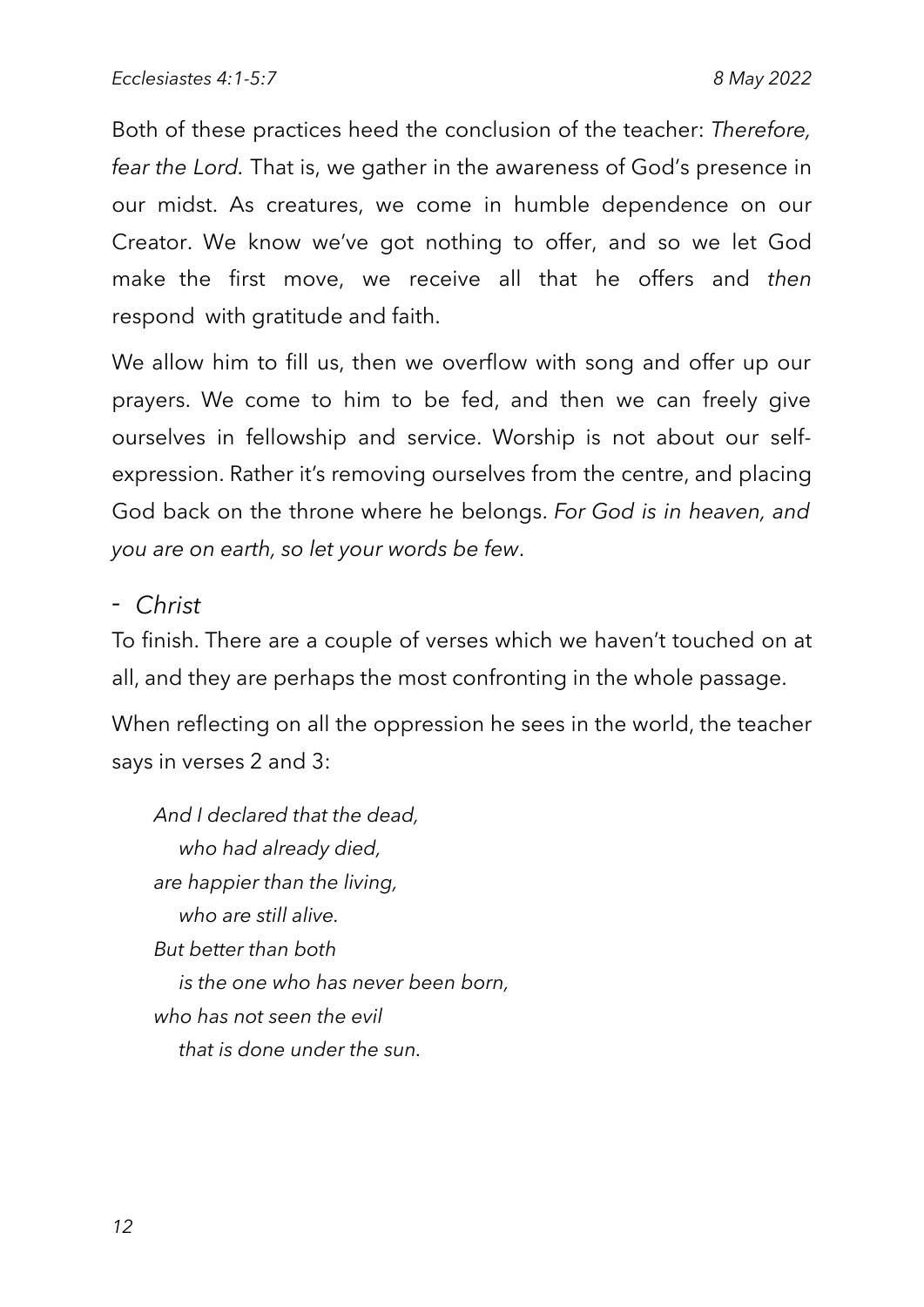Finding contentment and companionship can ease our passage through this world. But here the teacher wonders whether any of us, if we had a say in it, would choose to be born into a world of oppression and competition and loneliness and politics. Of course, none of us do get a say in it. And so these confronting verses are simply an honest recognition that life in this world is really hard.

But there is someone who did have a say in it. Jesus is the only person who ever got to choose if he was born. He saw all the evil that is done under the sun, and yet he chose to be born into this world. In Christ, the God who is in heaven, became one of us on the earth.

He entered into this world of oppression, indeed he became a powerless victim of oppression. And still he came.

He came into this world of loneliness and isolation. Indeed he was abandoned by all his closest companions and left all alone. And still he came.

He came into this world of politics and power-plays. Indeed, he was put to death, because others were clinging on their power. And still he came.

And in Christ's coming he shows us another way to live in this world. We see in Jesus a perfect model of contentment. He was not ashamed to rely on his close friends and companions. He withdrew to quiet places in order to be filled up by his Father.

And he also reveals to us the folly of our way. The true picture of without dependence stocked the abundance story is not supermarket shelves, or our shiny screens, or our investment portfolios.